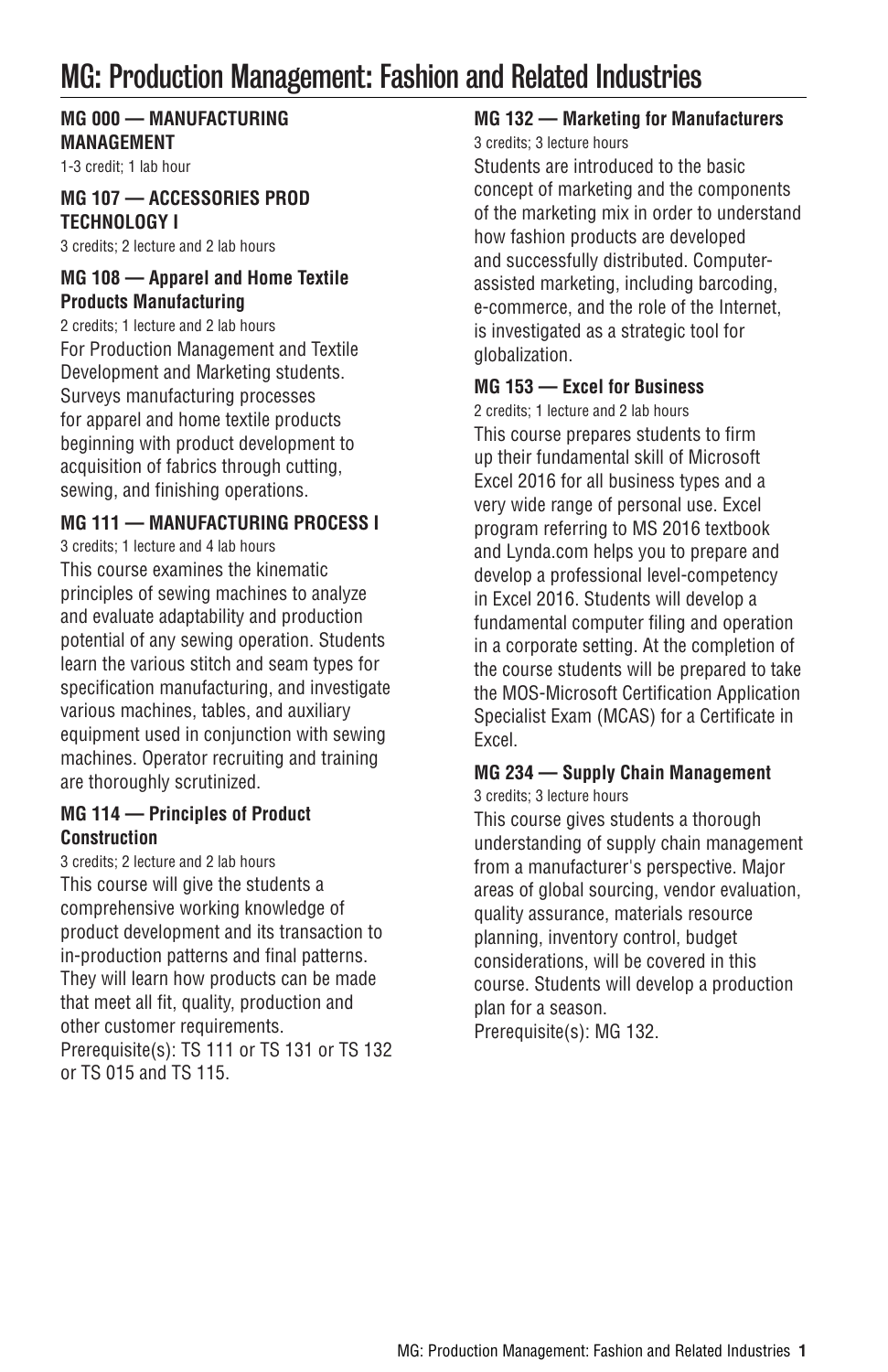#### **MG 242 — Principles of Accounting**

3 credits; 3 lecture hours

This introductory course covers the accounting cycle leading to the creation of a business' financial statements. Topics include double-entry accounting, adjusting and closing entries, trial balances, inventories, bank reconciliation, specialized journals, accounts receivable, bad debts, and depreciation. Partnership and corporation accounting are also covered.

#### **MG 252 — Product Data Management**

3 credits; 2 lecture and 2 lab hours This course offers a hands-on approach to learning how to generate, transmit, and manage product data in a global business environment. Students construct product document packages for use in engineering, finance, logistics, manufacturing, and quality control.

Prerequisite(s): MG 153 and MG 253.

#### **MG 253 — Object-Oriented Database Management**

2 credits; 1 lecture and 2 lab hours Concepts of database management, including the development of objectoriented databases with Adobe Illustrator and Photoshop, are taught in this course. Integrating Microsoft Access with other programs within a microcomputer environment enables students to create data sets and reports, develop forms, and link databases.

Prerequisite(s): MG 153 or AC 161 or equivalent.

#### **MG 299 — Independent Study in Production Management: Fashion and Related Industries**

1-3 credit

Prerequisite(s): a minimum 3.5 GPA and approval of instructor, chairperson, and dean for Business and Technology.

## **MG 301 — Apparel Production: Labor Analysis**

#### 2 credits; 2 lecture hours

For baccalaureate-level Fashion Design students. Study of apparel mass-production techniques. Examines the transition of apparel products from designer's samples to finished production merchandise. Explores human resource management and labor relations in an apparel firm.

## **MG 304 — Information Systems**

2 credits; 1 lecture and 2 lab hours This course presents an overview of management information systems (MIS) and how they impact the productivity and processes of a business organization. Case studies and problems focus on the issues of finances, human resources, organization, and technology as they relate to information systems.

Prerequisite(s): MG 153 or AC 161 or equivalent.

#### **MG 305 — Production Processes for Merchandisers**

3 credits; 2 lecture and 2 lab hours For baccalaureate-level Fashion Business Management students. This course introduces students to the processes and procedures used in the manufacturing of sewn products. Students learn about the types of equipment used, the specifications required to produce such products, and the methods for evaluating their construction, cost, and quality. The course is primarily designed for students without any background in the assembly and manufacturing processes.

#### **MG 306 — Information Systems: Case Analysis**

2 credits; 1 lecture and 2 lab hours This course presents an overview of Business Information Systems (BIS) and how technology must support all business initiatives. Students will problem solve different business situations with case studies, spreadsheets and database assignments. Areas to be covered include operations management, manufacturing, sales, marketing, finance, human resources and accounting.

Prerequisite(s): MG 153 or equivalent.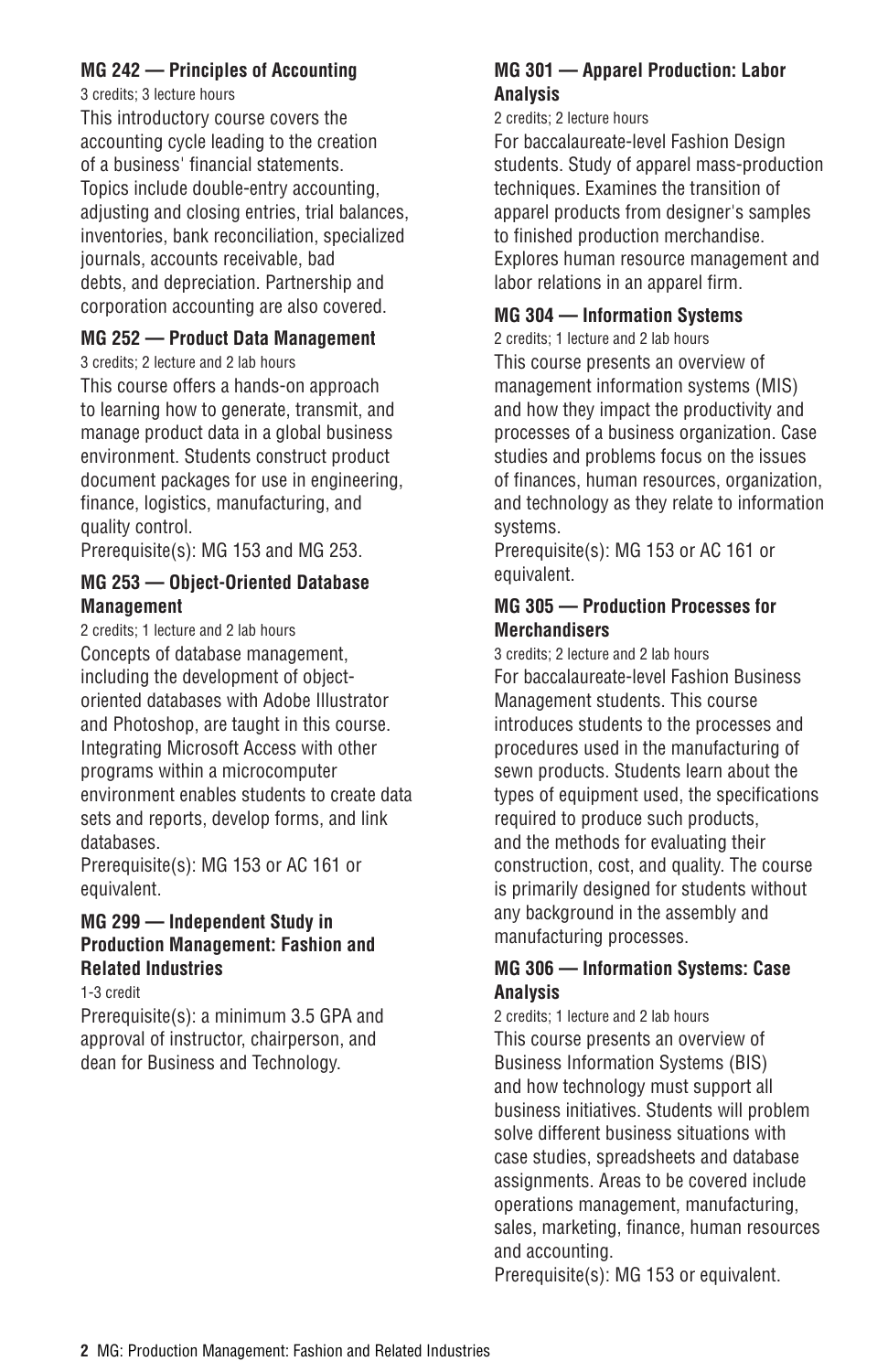#### **MG 311 — Manufacturing I: Equipment Analysis**

3 credits; 2 lecture and 2 lab hours Students develop a familiarity with the various kinds of assembly equipment used to construct sewn products. Stitchology, specifications development, and sourcing are also covered.

#### **MG 312 — Manufacturing II: Process Analysis**

3 credits; 2 lecture and 2 lab hours This course presents the principles of workplace engineering in order to identify labor- and cost-saving methods. Students conduct time and motion studies, consider standardization procedures, and analyze garment assembly methods as factors in realizing efficiencies on the manufacturing floor.

Prerequisite(s): MG 114 and MG 311.

#### **MG 313 — Cutting Room Processes**

3 credits; 2 lecture and 2 lab hours The processes involved in the preproduction operations of sewn products- cut order planning, fabric utilization, marker making, fabric spreading, cutting, and costing--are studied. The fundamentals of laying out a cutting room and selecting equipment for specific applications are included. Students prepare markers by hand and computer.

Prerequisite(s): MG 114.

#### **MG 314 — Manufacturing Process Analysis**

2 credits; 1 lecture and 2 lab hours This course familiarizes students with the variety of equipment used to construct sewn products. Through hands-on use, students learn to select appropriate machinery and stitching types for various fabrications, garment categories, and end uses.

## **MG 401 — Manufacturing Management**

#### 2 credits; 2 lecture hours

For baccalaureate-level Fashion Design students. Examines business ownership and management, fashion manufacturer marketing philosophies, costing, and quality control. The financial aspects of a business are evaluated.

#### **MG 403 — Apparel Manufacturing Processes**

#### 3 credits; 3 lecture hours

For students not majoring in Production Management: Fashion and Related Industries. Examines the organization of a manufacturing firm: analysis of production techniques, cost development, and quality management; exploration of the relationship between product specifications and manufacturers' selling prices; and the study of customers' product requirements and the manufacturers' strategies for meeting them.

#### **MG 411 — Manufacturing Facilities Management**

3 credits; 2 lecture and 2 lab hours Students examine the criteria for designing and arranging the elements of a manufacturing facility with emphasis on modifying existing space, handling complementary products, and understanding workflow and the effect on quality and cost. They design and develop a detailed manufacturing facility layout. Prerequisite(s): MG 312 and MG 313.

#### **MG 432 — Strategy, Policy, and Decision Making**

3 credits; 3 lecture hours

This capstone course presents students with the opportunity to synthesize knowledge gained in previous semesters and prepare a complete business plan for a manufacturing company. They develop human resource policies, organization charts, and manufacturing, financial, marketing, and merchandising plans. Prerequisite(s): MG 411 and MG 442.

## **MG 442 — Product Costing**

3 credits; 3 lecture hours

Cost-accounting and industrial engineering concepts are applied to estimating, accumulating, and assigning costs to products that are mass-produced by apparel and apparel-related companies. Students learn cost-estimating techniques, practical methods to capture actual costs, and how to do variance analysis of actual and costestimated standards.

Prerequisite(s): MG 242, MG 312, and MG 313.